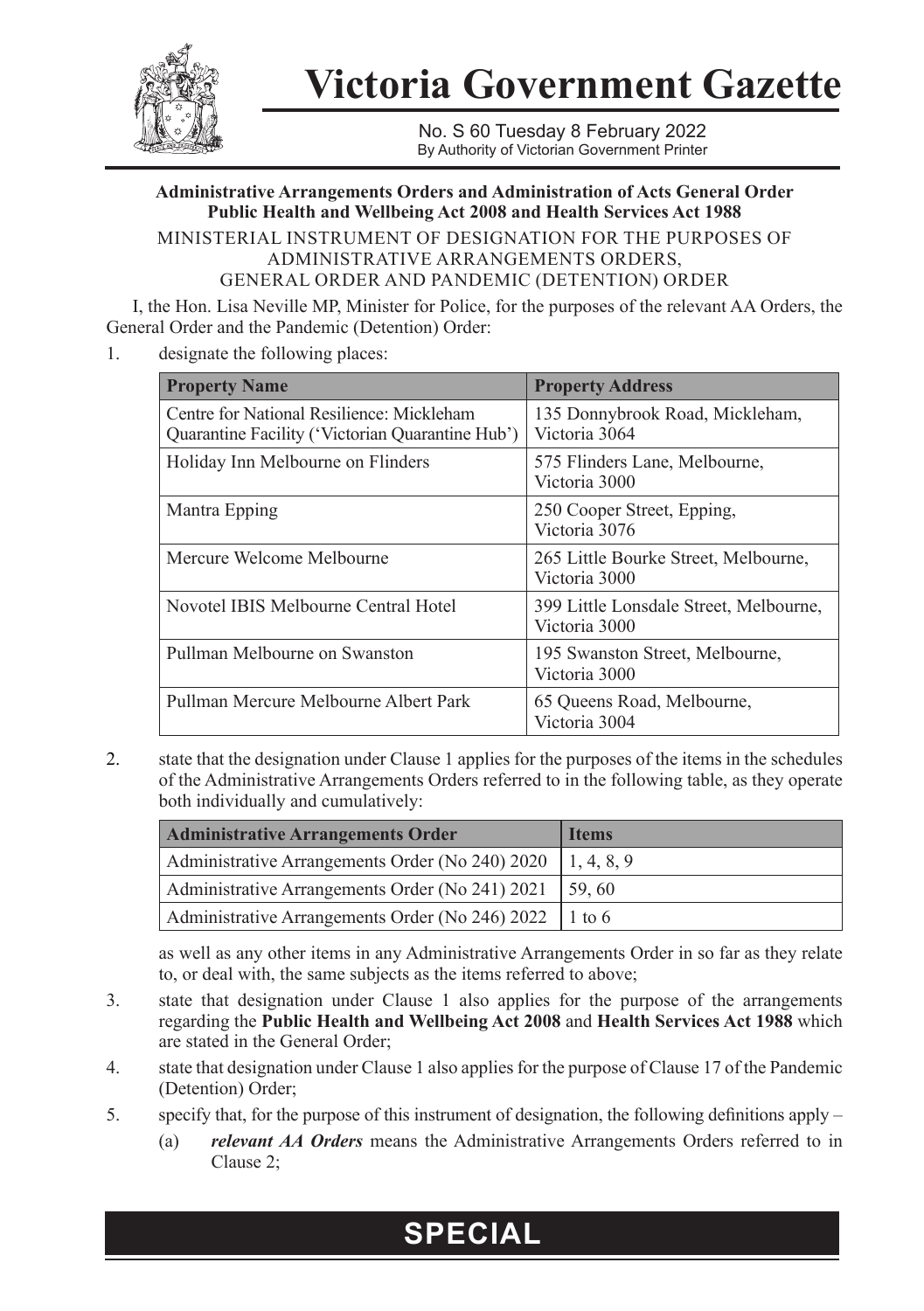- (b) *General Order* means the current Administration of Acts General Order (as amended or supplemented by any supplement to that Order) that is made by the Premier of Victoria and states the administrative arrangements for responsibility for Victorian Acts, provisions of Acts and functions;
- (c) *Pandemic (Detention) Order* means the *Pandemic (Detention) Order 2022 (No 3)* made under the **Public Health and Wellbeing Act 2008** by the Minister for Health, made on 10 January 2022 and published in Victoria Government Gazette G 3 (20 January 2022);
- 6. specify that, if the designation of any place under Clauses 1 to 4 above is, for any reason and, to any extent, ineffective, this does not affect:
	- (a) the designation of any other place under this instrument of designation; or
	- (b) the designation of that place, for any other purposes, under this instrument of designation.
- 7. revoke the Instrument of Designation that was dated 11 May 2021 and published in the Government Gazette on 13 May 2021, with the revocation taking effect on the day that this Instrument of Designation is gazetted.

Dated 7 February 2022

HON. LISA NEVILLE MP Minister for Police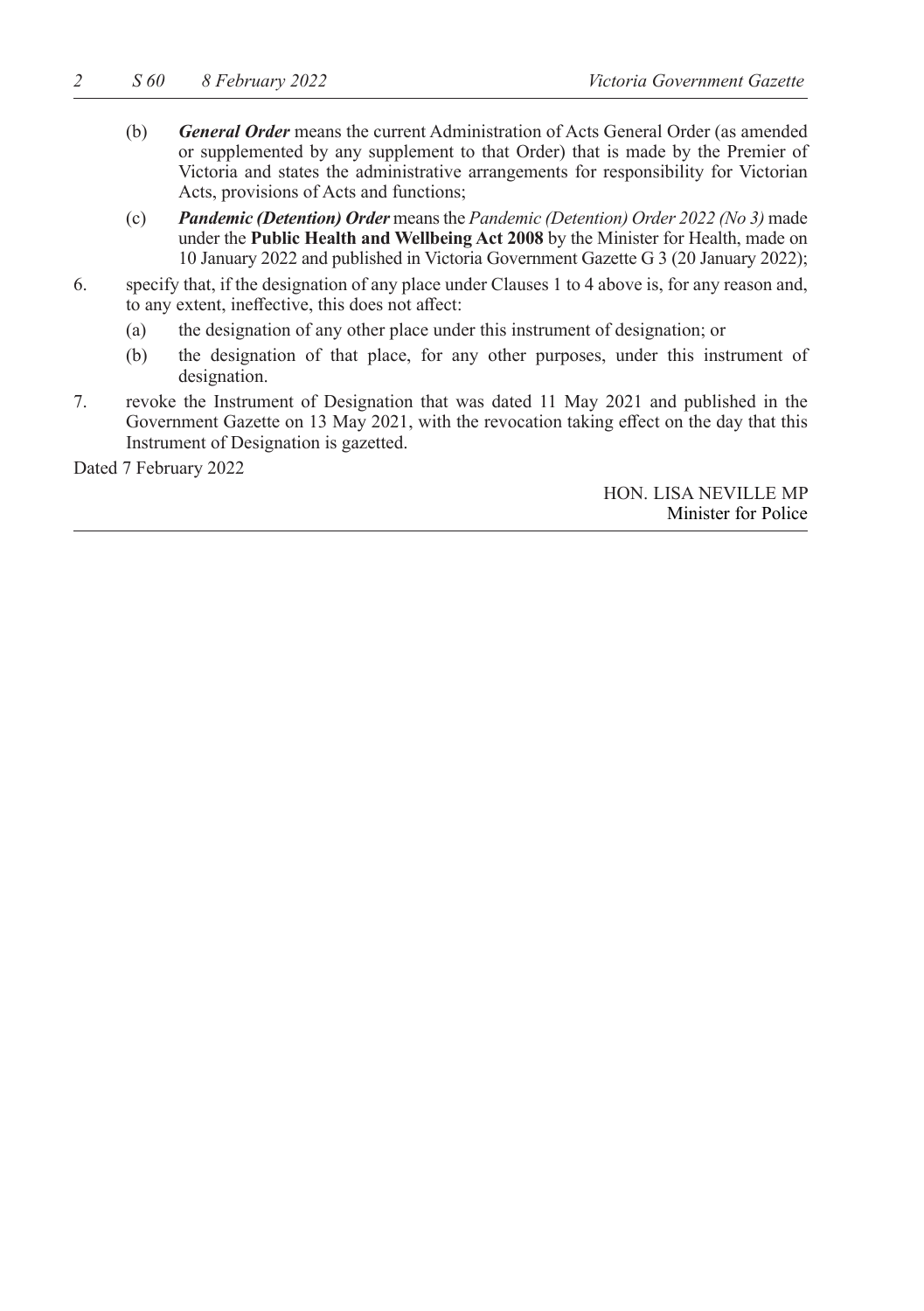This page was left blank intentionally